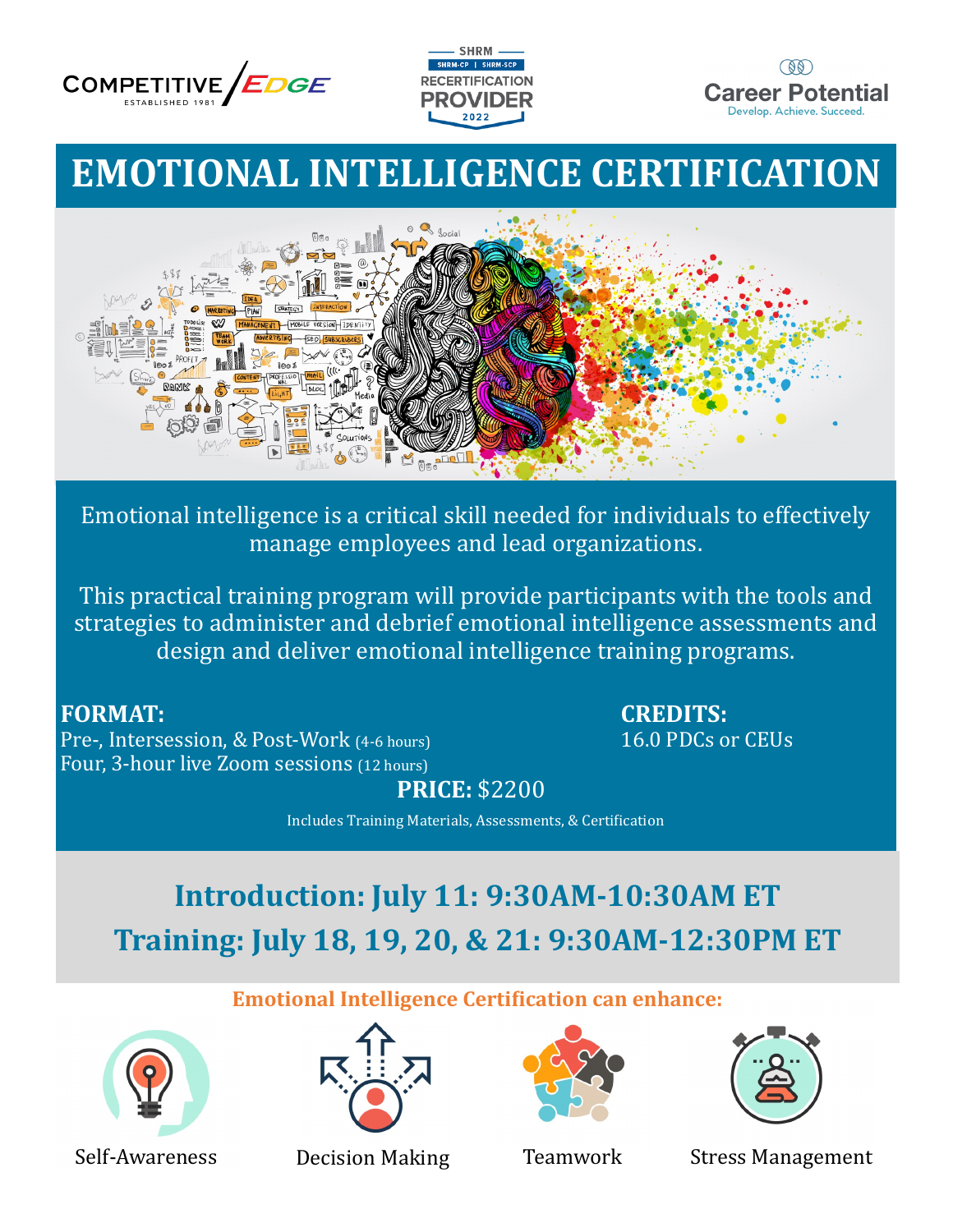## **TRAINING MATERIALS**

**(included in registration)**

*The EQ Edge: Emotional Intelligence and Your Success,* written by Steven J. Stein and Howard E. Book EQ-i 2.0 Assessment (and personal debrief) EQ-i 2.0 Assessment (for future administration) EQ-i 2.0 Training Aids Participant Guide including EQ-i 2.0 Technical Data

#### **LEARNING OBJECTIVES**

#### **Upon successful completion of this training, participants will be able to:**

- Define, understand, and demonstrate an awareness of emotional intelligence
- Recognize the personal and professional implications of emotional intelligence as it relates to relationship building, decision making, team dynamics, and stress management
- Administer and debrief the EQ-i 2.0 assessment tool
- Apply strategies and techniques for enhancing emotional intelligence

#### **AGENDA**

#### **Pre-Work:**

### **Introduction to Emotional Intelligence (EQ)**

- Completion of EQ-i 2.0 assessment
- Self-paced online videos**—**introduction to emotional intelligence and EQ-i 2.0 assessment tool

#### **Zoom Sessions:**

#### **Interpretation & Debrief**

- Review of EQ-i 2.0 assessment tool
- Introduction to Interpretation and Debrief **Methods**

### **Debrief & Coaching Methods**

- Self-Perception & Self-Expression
- Interpersonal & Decision Making
- Stress Management & Well-Being

#### **Post-Work:**

• Completion of certification exam and individual debrief

### **ATTENDANCE POLICY**

The program is designed for individual participation; therefore, please do not share a computer or workspace with another person during this workshop. Participants completing this training will receive an emotional intelligence certification and are eligible to receive 16.0 CEU or SHRM PDC credits. Participation in all online sessions at their currently scheduled day and time is mandatory to receive a completion certificate and any applicable credits. In addition to full participation, participants must complete the post course evaluation to receive the completion certificate. To maximize participant learning, active participation is required throughout the training to receive credit for the class. Active participation includes, but is not limited to, participating in virtual classroom activities, discussions, intersession work, and post-course evaluation.

### **Debrief & Interpretation Practice Coaching, Mentoring, & Teaching**

- Coaching & Mentoring Strategies
- Designing and Delivering EQ Workshops/ **Trainings**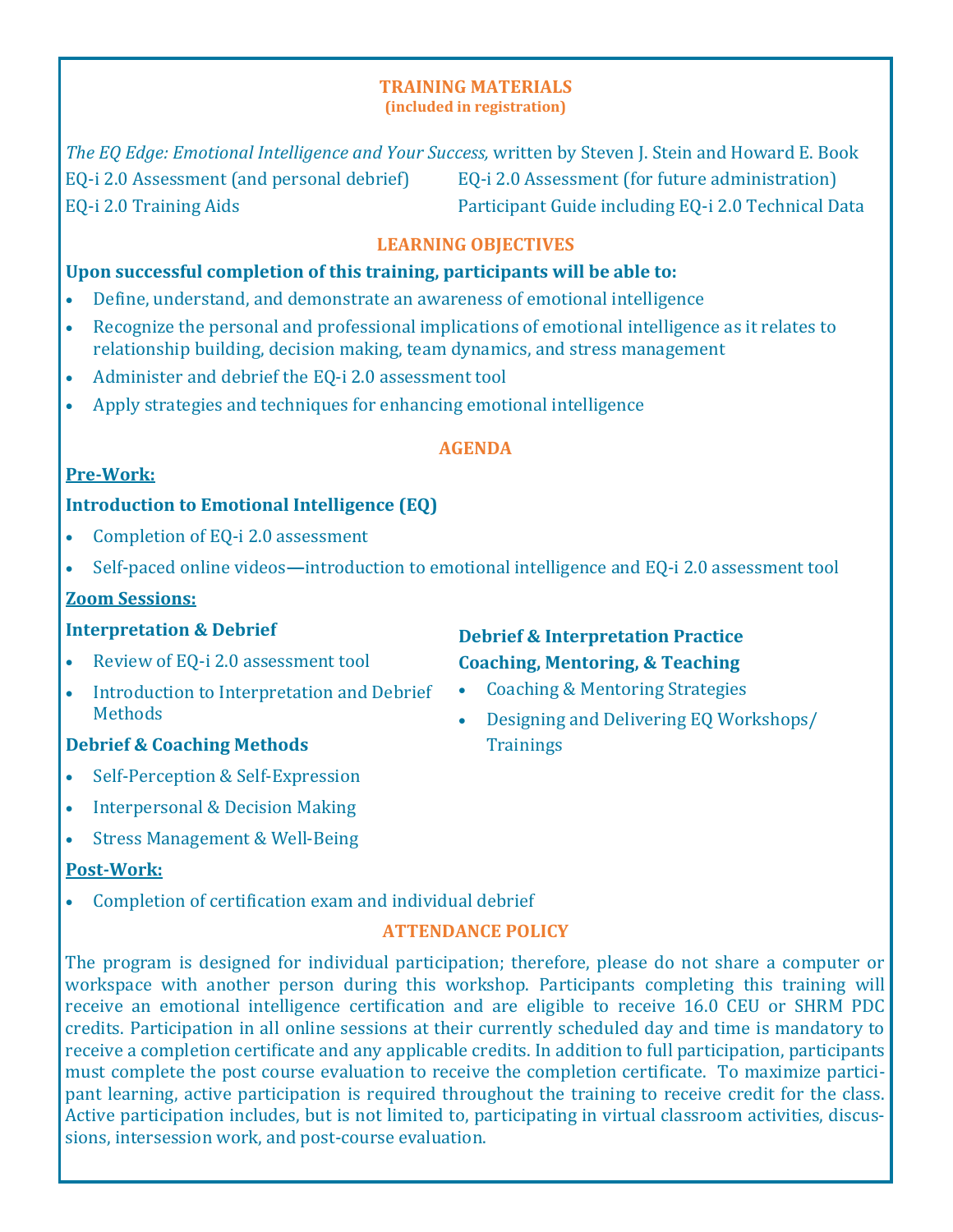#### **TECHNICAL REQUIREMENTS**

A laptop or desktop with internet capability is required for this training. It is not recommended that a phone, tablet, or iPad is used in lieu of a laptop or desktop.

#### **PRE-, INTERSESSION, & POST-WORK**

**Pre-Work:** Prior to the start of the live sessions, participants are required to watch pre-recorded modules and complete a quiz. The purpose of the quiz is to assess learning while also informing the instructor of concepts that may need reinforcing. A passing grade of 80% or above is required to start the live sessions. If participants do not achieve a passing grade of 80% or above, a second attempt will be provided. Additionally, participants will complete the EQ-i 2.0 assessment tool.

**Intersession Work:** Participants will be provided with additional reading material to reinforce the concepts presented during the live training sessions. Participants are expected to be prepared to discuss the articles during the following live sessions.

**Post-Work:** Upon completion of the training, participants are required to complete an exam to demonstrate their proficiency of knowledge about emotional intelligence and the EQ-i 2.0 assessment tool. Exam details and preparation resources will be provided during the live training sessions. A passing grade of 80% or above is required to receive a certificate of completion and if participants do not achieve a passing grade of 80% or above, a second attempt will be provided. Lastly, a personal debrief of the EQ-i 2.0 results will be provided.

#### **ABOUT THE INSTRUCTOR**

#### **Dr. Melissa J. Furman, MS, DBA**

Dr. Melissa Furman's passion for guiding individuals with career, professional, and leadership development inspired her to launch Career Potential to help individuals achieve and organizations succeed. As the owner of Career Potential, Dr. Furman utilizes humor and wit to deliver highly engaging sessions at state, national and international conferences in addition to providing consulting and training services.

Dr. Furman is a "practicing academic". She utilizes her research and subject matter expertise related to generational diversity, unconscious bias, career and leadership development, and emotional intelligence to have a positive, practical impact on organizations and individuals alike.

Dr. Furman served as the assistant dean and currently serves as a faculty member at the James M. Hull College of Business at Augusta University in Augusta, Georgia. Dr. Furman has served in a variety of roles at universities such as Emory University, The University of Georgia, GA Tech, UNC-Chapel Hill, and Johns Hopkins University. She obtained her doctorate her Doctorate of Business and Masters of Science in Professional Counseling from Georgia State University and her Bachelor of Arts degree in Psychology from Susquehanna University.



As you listen to her sessions, you will feel her mantra of "develop, achieve, succeed".